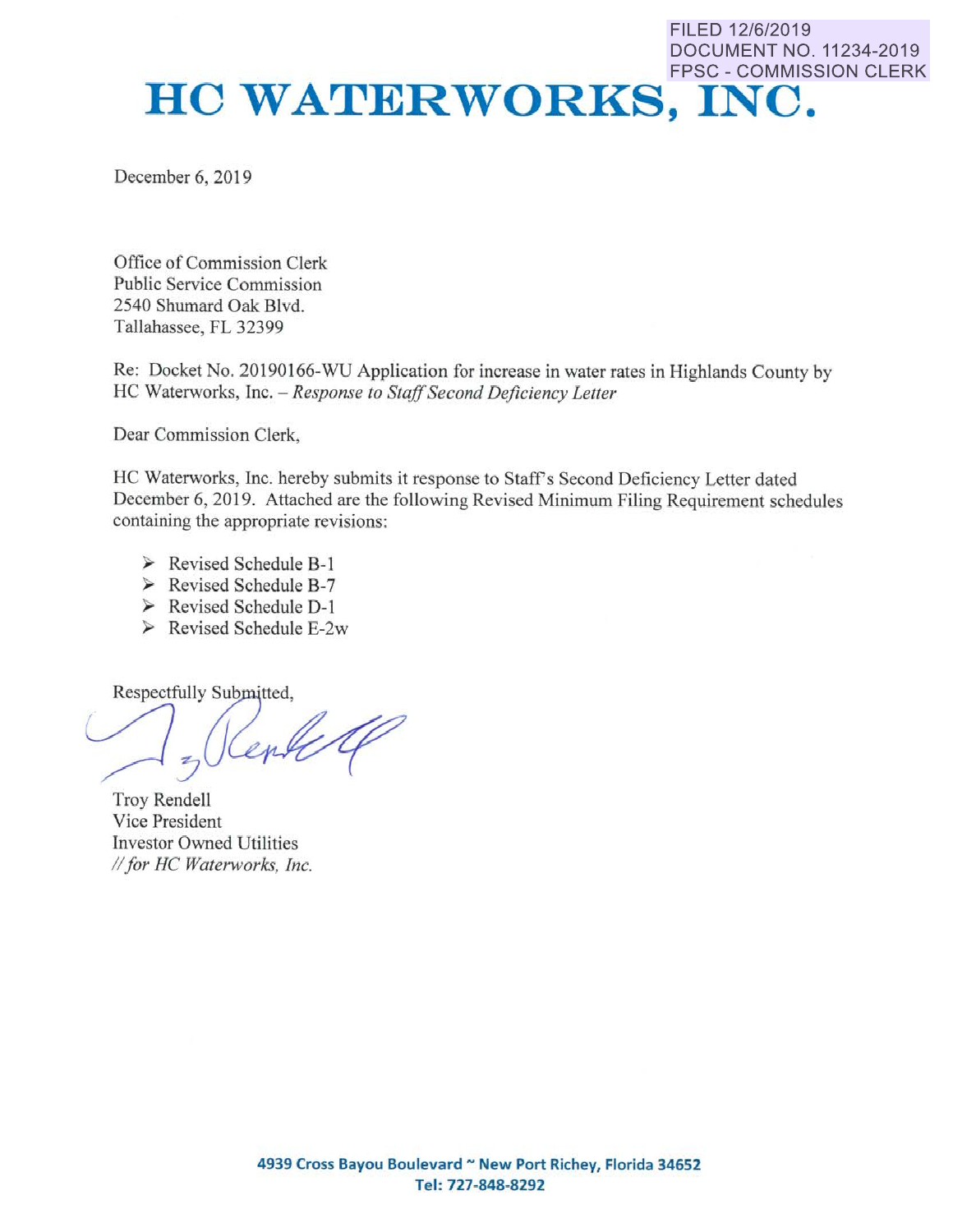## **Schedule** of **Water Net Operating** Income

## **Florida** Public **Service Commlaalon**

| HC Waterworks, Inc.                       | <b>REVISED</b> | Schedule: | $B-1$       |
|-------------------------------------------|----------------|-----------|-------------|
| Docket No. 20190166-WS                    |                | Page:     | 1 of 1      |
| Historical Test Year Ending June 30, 2019 |                | Preparer: | W T Rendell |
| Historical & Pro Forma                    |                |           |             |

Explanation: Provide the calculation of net operating income for the test year. If amortization (Line **4)** Is related to any amount other than an acquisition adjustment. submit an additional schedule showing a description and calculation of **charge,** 

|             | (1)                                   | (2)<br>Per                       | (3)<br>Utility          | (4)                          | (5)<br>Requested      | (6)<br>Requested   | (7)                     |
|-------------|---------------------------------------|----------------------------------|-------------------------|------------------------------|-----------------------|--------------------|-------------------------|
| Line<br>No. | Description                           | <b>Books</b><br><b>Test Year</b> | Test Year<br>Adjustment | Adjusted<br><b>Test Year</b> | Revenue<br>Adjustment | Annual<br>Revenues | Supporting<br>Schedules |
|             | OPERATING REVENUES                    | 574,165                          | 1,570                   | 575,735                      | 168,229               | 743,964            | $B-4, E-2$              |
|             | Operation & Maintenance               | 376,618                          | 9,770                   | 386,388                      | 3,296                 | 389,684            | $B-5, B-3$              |
|             | Depreciation, net of CIAC Amort., U&U | 129,717                          | 4,835                   | 134,552                      |                       | 134,552            | B-13, B-3               |
|             | Amortization                          | (74, 935)                        |                         | (74, 935)                    |                       | (74, 935)          | $B-3$                   |
|             | Taxes Other Than Income               | 55,559                           | 9.081                   | 64,640                       | 7,570                 | 72,210             | $B-15, B-3$             |
| 6           | Provision for Income Taxes            |                                  |                         |                              |                       |                    | $C-1, B-3$              |
|             | <b>OPERATING EXPENSES</b>             | 486,959                          | 23,686                  | 510,646                      | 10,866                | 521,512            |                         |
| 8           | <b>NET OPERATING INCOME</b>           | 87,206                           | (22, 116)               | 65,090                       | 157,363               | 222,453            |                         |
| 9           | RATE BASE                             | 2,555,030                        | 455,067                 | 3,010,097                    |                       | 3,010,097          | $A-1$                   |
| 10          | <b>RATE OF RETURN</b>                 | 3.41%                            |                         | 2.16%                        |                       | 7.39%              |                         |

 $\mathbf{1}$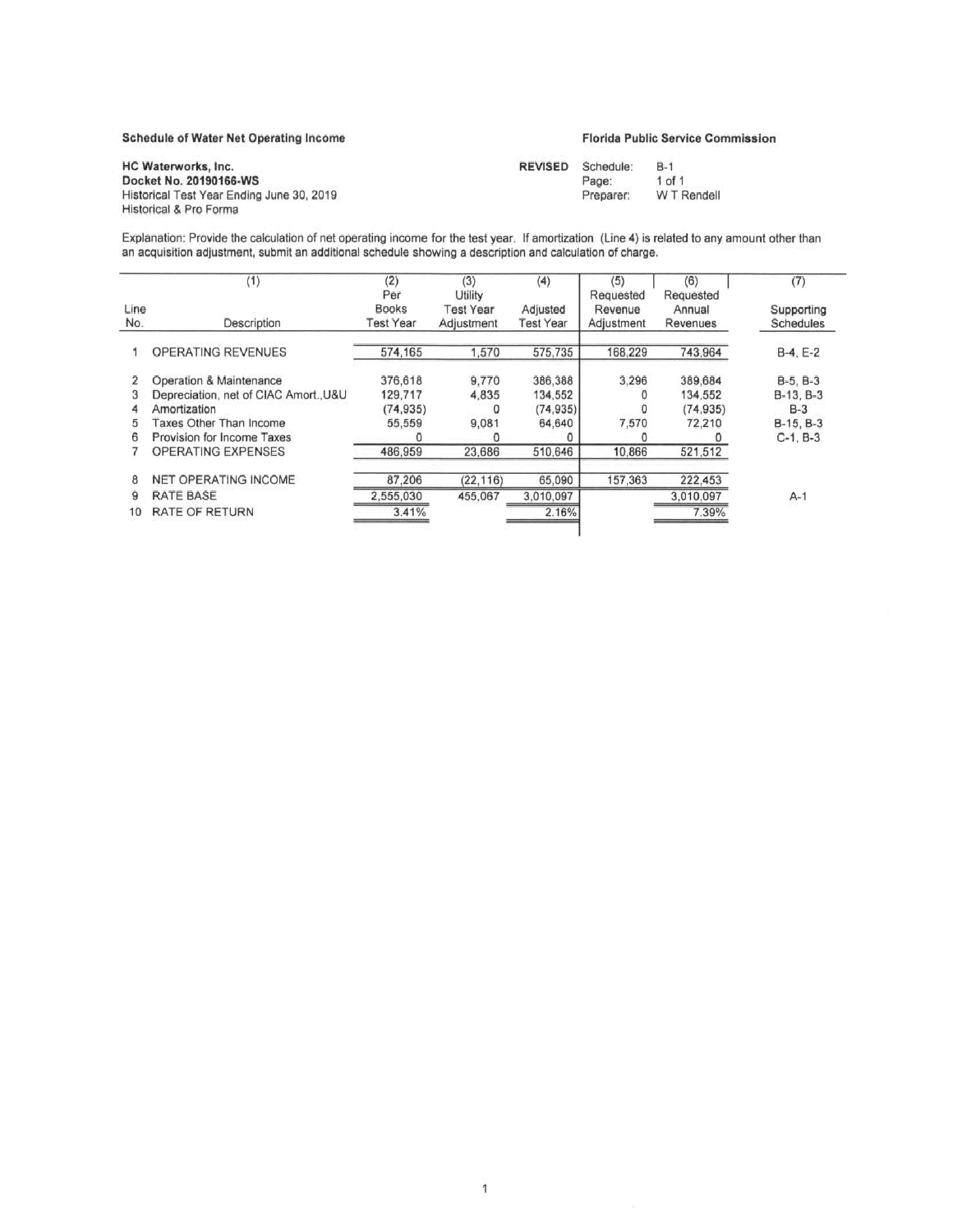Operation & Maintenance Expense comparison - **Water** Florlda Publlc **Service** Commission

| HC Waterworks, Inc.                       | <b>REVISED</b> | Schedule: | $B-7$       |
|-------------------------------------------|----------------|-----------|-------------|
| Docket No. 20190166-WS                    |                | Page:     | $1$ of $1$  |
| Historical Test Year Ending June 30, 2019 |                | Preparer: | W T Rendell |

Explanation: Complete the following comparison of the applicant's current and prior test year O & **M** expenses before this Commission. Provide an explanation of all differences which are not attributable to the change in customer growth and the CPI-U. If the applicant has not had a previous rate case, use the year 5 years prior to the test year for comparison. Provide an additional schedule, if necessary, to explain differences.

|                         | (1)         | (2)                                                                 | (3)        | (4)                  | (5)             | (6)          |
|-------------------------|-------------|---------------------------------------------------------------------|------------|----------------------|-----------------|--------------|
|                         |             |                                                                     | Prior Test |                      |                 |              |
| Line                    | Acct<br>No. | <b>Account Name</b>                                                 | Year       | <b>Test Year</b>     |                 |              |
| No.<br>1                | 601         | Salaries & Wages - Employees                                        | 2014<br>0  | Adjusted<br>$\Omega$ | Difference<br>0 | % Difference |
| $\overline{\mathbf{c}}$ | 603         |                                                                     | 9,120      | 10,000               | 880             | 10%          |
| 3                       | 604         | Salaries & Wages - Bonus<br><b>Employee Pensions &amp; Benefits</b> |            | 0                    | 0               |              |
| 4                       | 610         | <b>Purchased Water</b>                                              | O<br>O     | O                    | 0               |              |
| 5                       | 615         | <b>Purchased Power</b>                                              | 51,043     | 39,975               | (11,068)        | $-22%$       |
| 6                       | 616         | Fuel for Power Production                                           | 0          | O                    | 0               |              |
| $\overline{7}$          | 618         | Chemicals                                                           | 27,371     |                      | 7,781           | 28%          |
| 8                       | 620         |                                                                     |            | 35,152               |                 |              |
| 9                       | 630         | Materials & Supplies<br>Contractual Services - Other                | 86<br>O    | 0<br>200             | (86)<br>200     | $-100%$      |
| 10                      |             |                                                                     | O          |                      |                 |              |
| 11                      | 631<br>632  | Contractual Services - Engineering                                  |            | 5,179                | 5,179           | $-100%$      |
| 12                      | 633         | Contractual Services - Accounting                                   | 2,388      | 0                    | (2,388)         |              |
| 13                      | 634         | Contractual Services - Legal                                        | 0<br>O     | 150<br>0             | 150<br>0        |              |
| 14                      | 635         | Contractual Services - Mgmt. Fees                                   | O          | 31                   | 31              |              |
| 15                      | 636         | Contractual Services - Testing<br>Contractual Services - Other      | 194,848    |                      | 68,283          | 35%          |
| 16                      |             |                                                                     |            | 263,131              |                 |              |
| 17                      | 641         | Rental of Building/Real Prop.                                       | 0<br>O     | 0                    | 0<br>0          |              |
|                         | 642         | Rental of Equipment                                                 | O          | 0                    | 0               |              |
| 18                      | 650         | <b>Transportation Expenses</b>                                      | O          | 0<br>$\Omega$        | 0               |              |
| 19                      | 656         | Insurance - Vehicle                                                 |            |                      |                 |              |
| 20                      | 657         | Insurance - General Liability                                       | 2,073      | 1,800                | (273)           | $-13%$       |
| 21                      | 658         | Insurance - Workman's Comp.                                         | O          | 0                    | 0               |              |
| 22                      | 659         | Insurance - Other                                                   | O          | 0                    | 0               |              |
| 23                      | 660         | <b>Advertising Expense</b>                                          | O          | 0                    | 0               |              |
| 24                      | 666         | Reg. Comm. Exp. - Rate Case Amort.                                  | 1,523      | 1,125                | (398)           | $-26%$       |
| 25                      | 667         | Reg. Comm. Exp. - Other                                             |            | $\Omega$             | 0               |              |
| 26                      | 670         | <b>Bad Debt Expense</b>                                             | 7,434      | 8,151                | 717             | 10%          |
| 27                      | 675         | Miscellaneous Expense                                               | 4,510      | 9,273                | 4,763           | 106%         |
| 28                      |             |                                                                     |            |                      |                 |              |
| 29                      |             |                                                                     |            |                      |                 |              |
| 30                      |             | <b>TOTAL WATER O &amp; M EXPENSES</b>                               | 300,396    | 374,167              | 73,771          | 24.56%       |
| 31                      |             |                                                                     |            |                      |                 |              |
| 32                      |             | <b>Total SFR Customers</b>                                          | 955        | 949                  | (6)             | $0.00\%$     |
| 33                      |             | Consumer Price Index - U                                            |            |                      |                 | 7.77%        |
| 34                      |             | Growth Plus Inflation                                               |            |                      |                 | 7.77%        |

Supporting Schedules: B-5, F-9

| Year | Jun     | Annual<br>% Change | Annual<br>Cum Incr |
|------|---------|--------------------|--------------------|
| 2014 | 238.343 |                    |                    |
| 2015 | 238.638 | 0.12%              | 0.12%              |
| 2016 | 241.018 | 1.00%              | 1.12%              |
| 2017 | 244.955 | 1.63%              | 2.77%              |
| 2018 | 251.989 | 2.87%              | 5.73%              |
| 2019 | 256.143 | 1.65%              | 7.47%              |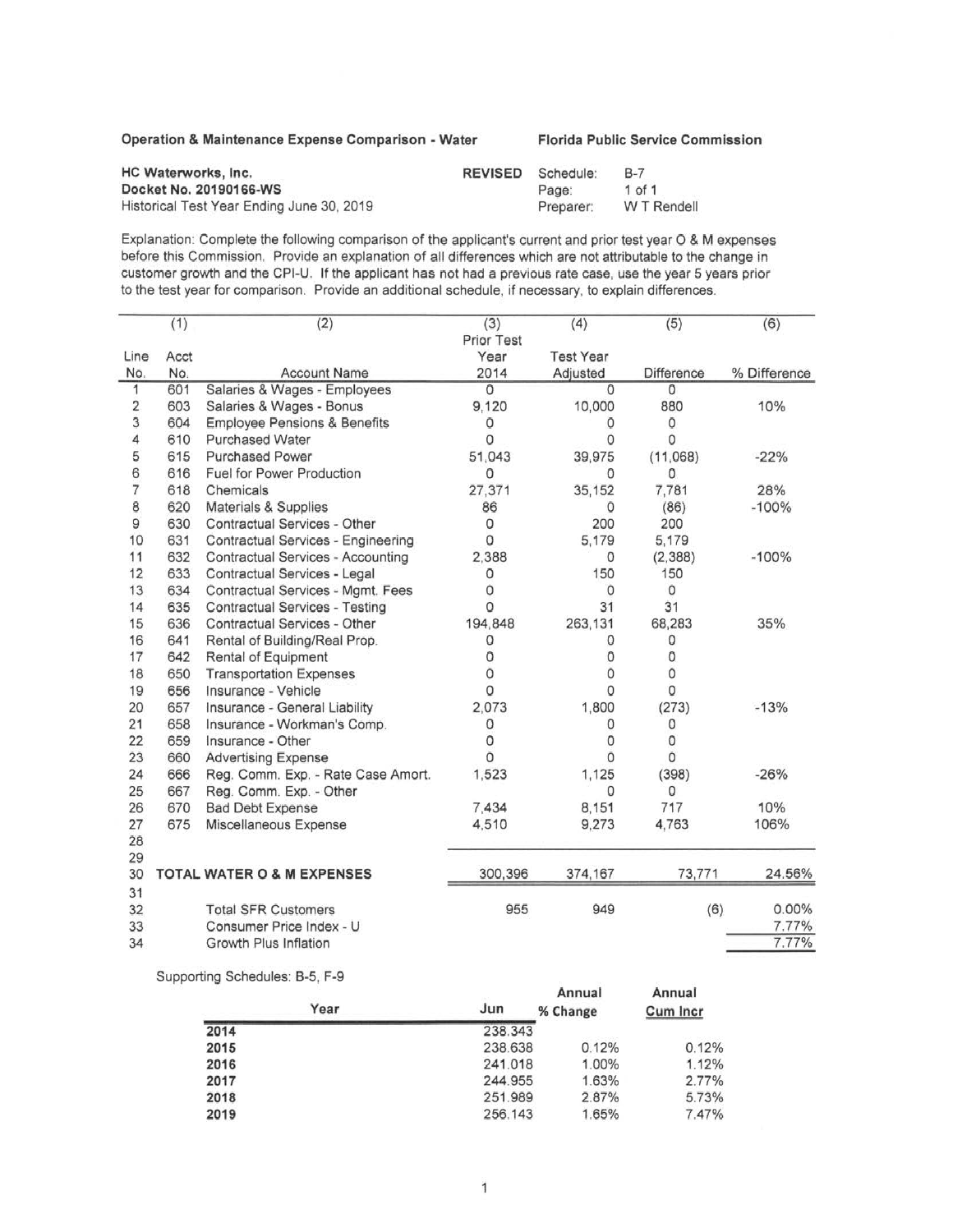Schedule of Requested Cost of Capital 13 Month Average balance HC Waterworks, Inc. Docket No. 20190166-WS Historical Test Year Ending June 30, 2019 Historical [ X ] Projected [ ]

## Florida Public Service Commission

| REVISED | Schedule: | $D-1$       |
|---------|-----------|-------------|
|         | Page:     | $1$ of $2$  |
|         | Preparer: | W T Rendell |

Explanation: Provide a schedule which calculates the requested Cost of Capital on **a** 13-month average basis. If **a** year-end basis is used submit an additional schedule reflecting year-end calculations.

|      | (1)                                      | (2)        | (3)      | (4)      | (5)      | (6)  | (7)              |
|------|------------------------------------------|------------|----------|----------|----------|------|------------------|
|      |                                          | Reconciled |          |          | Weighted |      |                  |
| Line |                                          | To Test Yr |          | Cost     | Cost     |      | Supporting       |
|      | No. Class of Capital                     | Rate Base  | Ratio    | Rate     | Rate     | Cost | <b>Schedules</b> |
|      | <b>COMPOSITE WATER &amp; SEWER</b>       |            |          |          |          |      |                  |
|      | Long-Term Debt                           | 1,495,402  | 49.68%   | 5.25%    | 2.61%    |      | D-2, D-5         |
|      | Short-Term Debt                          |            | $0.00\%$ | $0.00\%$ | 0.00%    |      | $D-2$            |
|      | <b>Preferred Stock</b>                   |            | 0.00%    | $0.00\%$ | $0.00\%$ |      | $D-2$            |
| 4    | <b>Common Equity</b>                     | 1,482,729  | 49.26%   | 9.67%    | 4.76%    |      | $D-2$            |
| 5    | <b>Customer Deposits</b>                 | 31,966     | 1.06%    | 2.00%    | 0.02%    |      | $D-2$            |
| 6    | <b>Accumulated Deferred Income Taxes</b> | 0          | $0.00\%$ | $0.00\%$ | 0.00%    |      | $D-2$            |
|      |                                          |            |          |          |          |      |                  |
| 8    | Total                                    | 3,010,097  | 100.00%  |          | 7.39%    |      |                  |